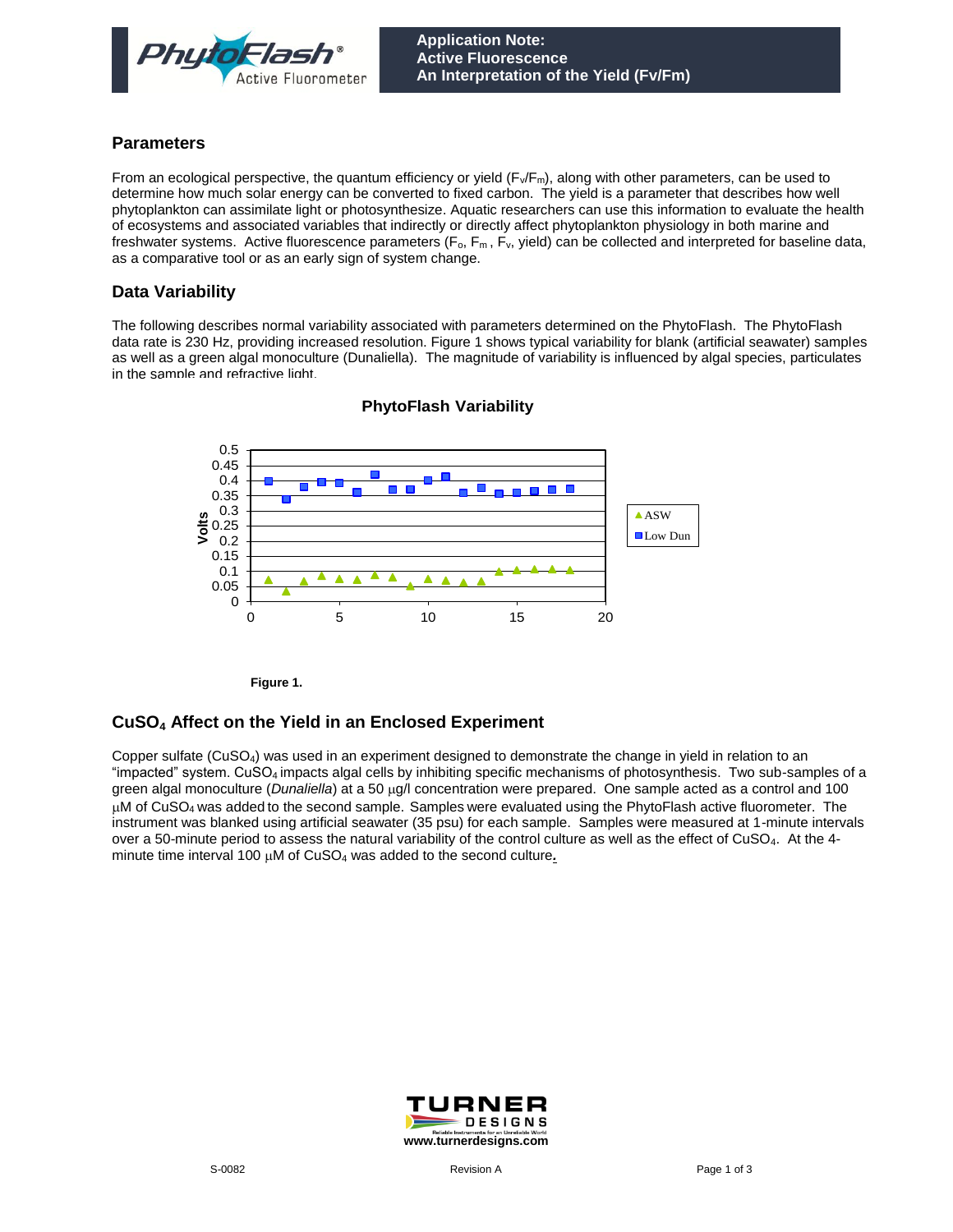



# **F**<sub>v</sub> $F$ <sub>m</sub> Response to Copper Sulfate Using the PhytoFlash

**Figure 2.**

Yields ranged from 0.588-0.648 for the control sample over 50-minutes displaying natural variability. At approximately 16 minutes after the addition of CuSO4 yields begin to deviate from the natural range of variability. At the end of the experiment (50-minutes) yields dropped significantly to 0.216 for the CuSO<sub>4</sub> sample and the control remained above 0.600. The PhytoFlash active fluorometer was able to detect that there was an impact in the system negatively affecting photosynthesis.

# **Yield (Fv/Fm) Correlated to Nutrient Concentrations**

In aquatic sciences, it has been widely accepted that the maximum quantum yield of photosynthesis is influenced by nutrient stress. The maximum quantum yield (F<sub>v</sub>/F<sub>m</sub>), can be estimated by measuring the increase in fluorescence yield from dark-adapted minimal fluorescence  $(F_o)$  to maximal fluorescence  $(F_m)$ , which is associated with the closing of photosynthetic reaction centers during saturating light or a photosynthetic inhibitor such as 3'-(3,4-dichlorophenyl)-1',1' dimethyl urea (DCMU). Therefore the  $F_v/F_m$  ratio is as an indicator of nutrient stress. Published results indicate that  $F_v/F_m$ is depressed for nutrient-stressed phytoplankton, both during nutrient starvation (unbalanced growth) and acclimated nutrient limitation (steady-state or balanced growth). Under nutrient enriched conditions  $F\sqrt{F_m}$  is high. This was demonstrated by the Turner Designs PhytoFlash submersible active fluorometer, resulting in high  $F_v/F_m$  values (0.55-0.68), for cultures in a steady state under high irradiance.

Most literature supports that  $F\sqrt{F_m}$  is a good indicator of nutrient stress in transient conditions, common in coastal waters. However,  $F_v/F_m$  may not be an optimal indicator in steady-state conditions, such as you would see in oligotrophic gyres. Variable fluorescence measurements can provide evidence that system change has occurred or is occurring leading to the implementation of additional water quality parameters.

## **Active Fluorescence Applications**

- Marine and limnological ecosystem studies
- ◆ Early alert for Harmful Algae Blooms
- Indicator of ballast water change
- $\bullet$  Indicator of a contamination (i.e. biotoxin)